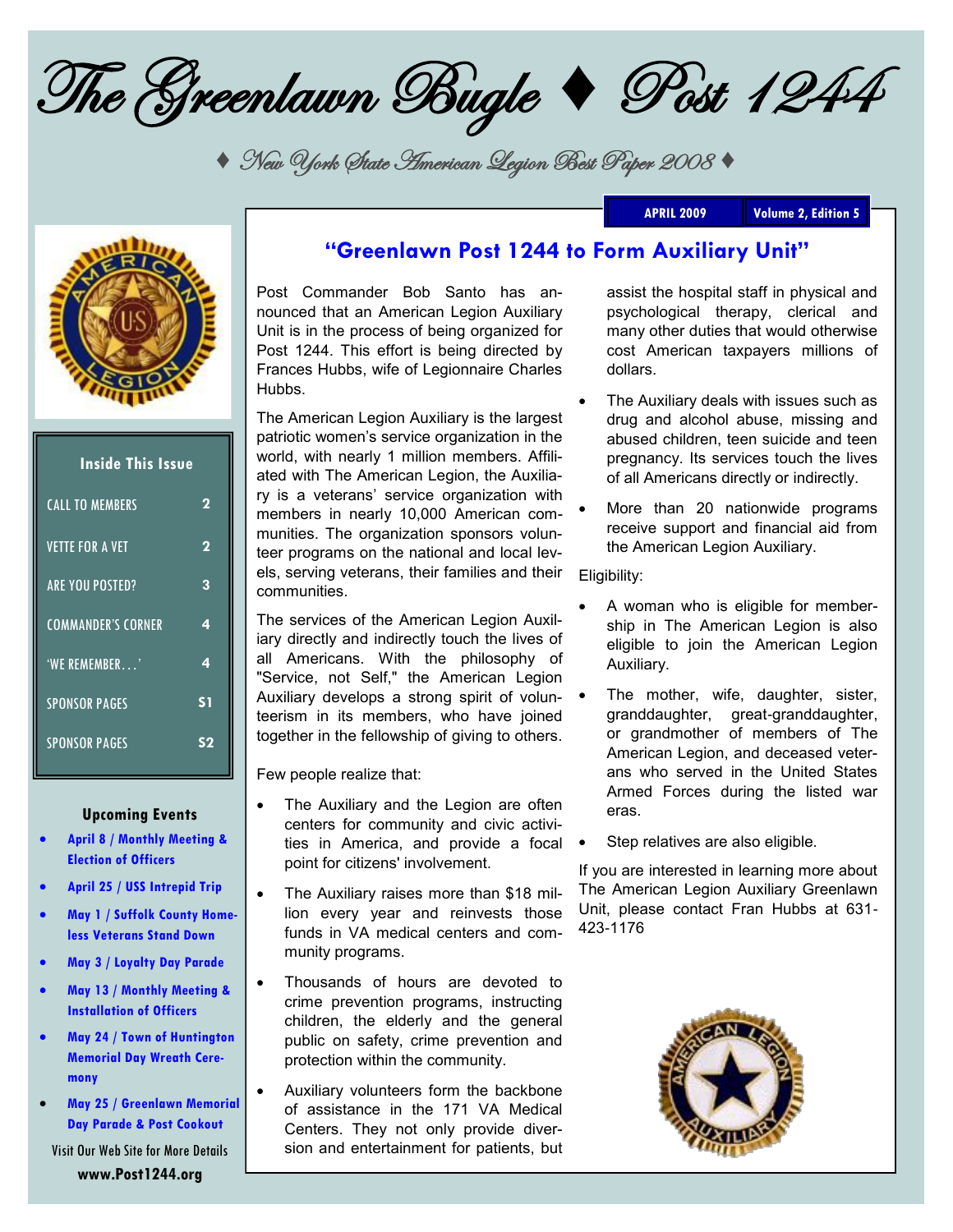### **Vice Commander's Call to Members**

A *very funny* thing has happened to our Post —-It seems that every time the Dept or National generates a contest for He knew of our Post being Post "wins", or "shows".

A County Commander once remarked that he 30!

and now there

"healthy" numbers in our accounts, and he marvels that it happened in just a few short years.

something, the Greenlawn barely active; but now sees us at every affair ... well known ... and well represented.

used to come to install the We have an award winning Officers and found only six newsletter, our Greenlawn men in attendance. Now BUGLE! We have won the he comes and there are membership award for the third straight year!

He used to hear of our dire We started a Sons Squadfinancial circumstances, ron, a Legion Riders wing barely able to pay our bills and we are about to start an are Auxiliary.

This is one great Post, the fastest growing Post and we are showing the way now to the County and the State, thanks to all of you!

### *Pretty funny, huh?*

Hope to see you soon, bring a veteran friend! They will be right at home.

*Dennis* 



*Vice Commander Dennis Madden*

# **"VETTE FOR A VET"** *by Charles Armstrong*

In 1979, almost 30 years ago (WOW) I found myself about to leave my hometown of Philadelphia and move to Rockford, Illinois, for a career enhancement.

Of course in the process of giving up my sales territory for an office position I also had to relinquish my company car. About to become a new guy, in a new town, I decided to give myself a new image and come in on a big horse - a Corvette.

I began the search for the perfect car, a white, fourspeed, 1975, convertible; after a few weeks of looking, I made my purchase a great black, automatic, coupe (???), but at least it was a 1975 model..

My new home was in a small sub-division on the

outskirts of Rockford surrounded by cornfields and by I-80.

When I moved in, I picked up the keys to the house from a neighbor who was watching it for the realtor. I went to her door and she said "Oh, you're the bachelor with the black Corvette" and simply handed me the keys and closed the door (only conversation we ever had).

So much for the new image! This friendly neighbor had no idea that at the time I was engaged to be married.

For a number of years this Corvette was my trustworthy daily vehicle. It got me through some nasty winters in the mid-west while I lived in Rockford, then later Chicago, with temperatures getting down as low as -26. Later moves got me to Dallas, with nasty summer temperatures as high as +112; then on to St. Petersburg, Florida, with much humidity and salt air. Through all of this, not once did the Corvette ever strand me on the highway.

Here on Long Island, I joined the local Corvette clubs and have been participating in their shows.

The car has been lucky enough to win a number of trophy's in the stock, street driven, un-restored category. It is now very pampered and garaged.

I hope to have it for another 30 years, and just as important I hope to still be agile enough to get in and out of it during that time!

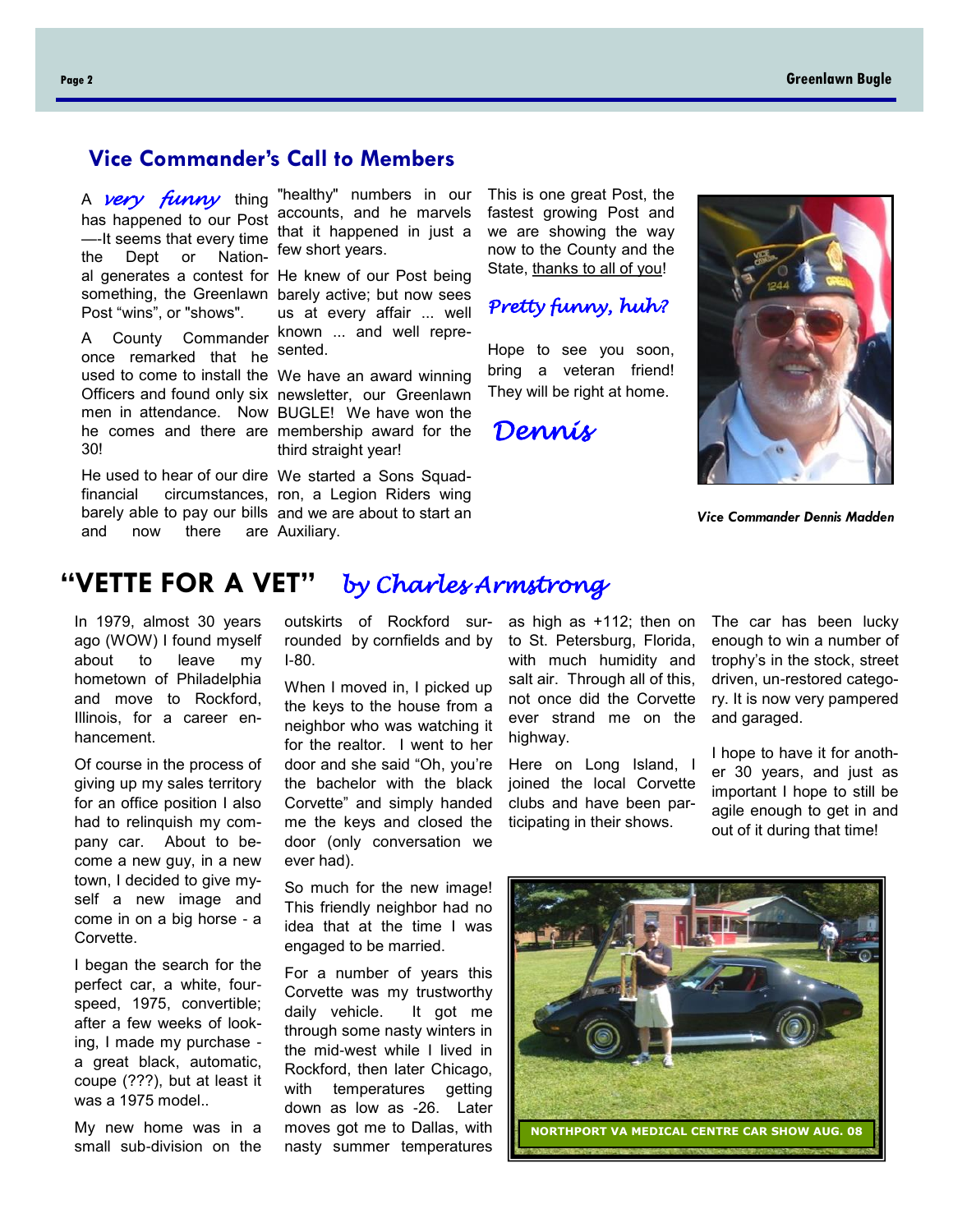# **Post 1244 Activities Bulletin Board—Are you POSTED?**